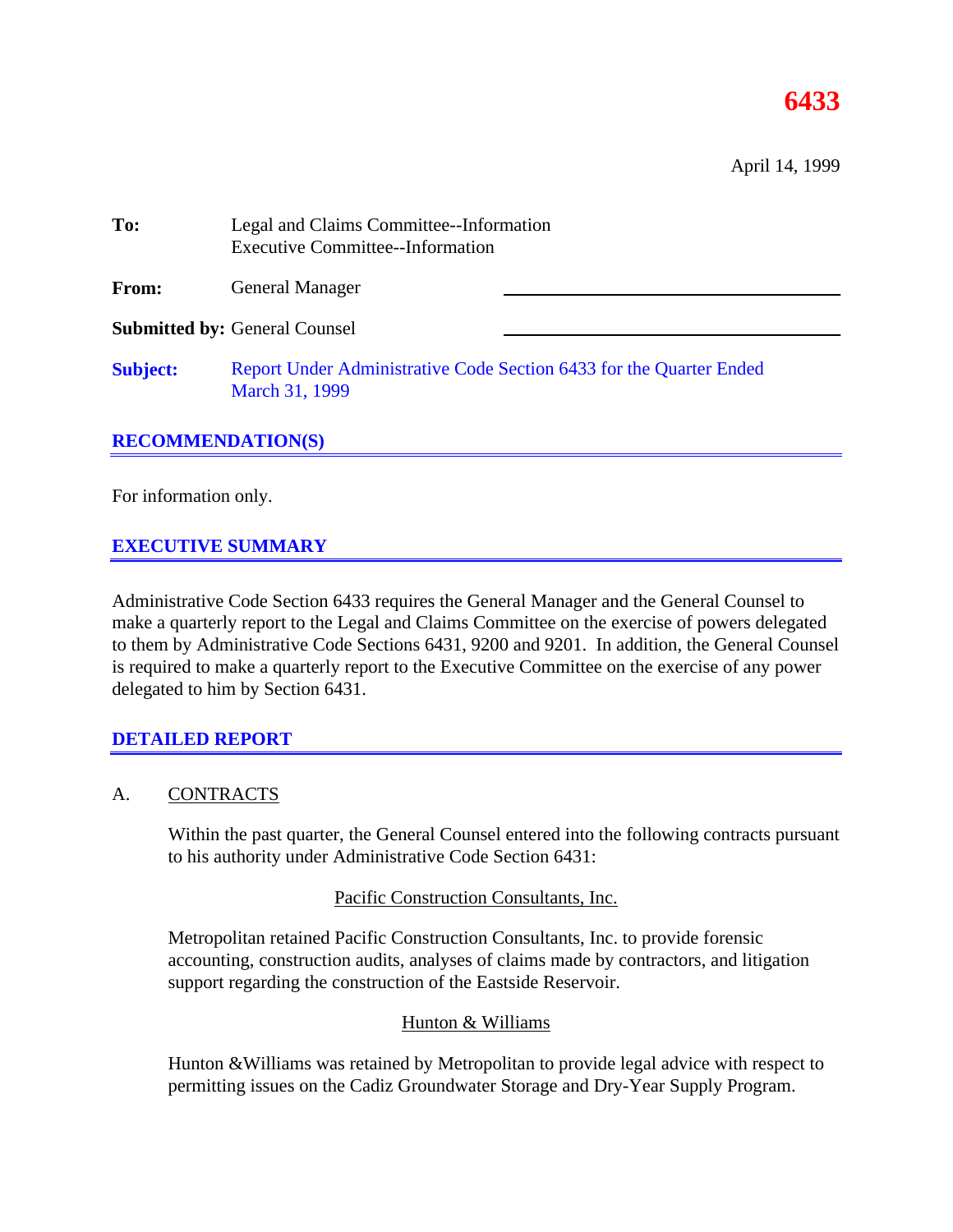#### Albright, Yee & Schmit

Metropolitan hired this firm to provide legal advice with respect to negotiations and litigation regarding employment discrimination and retaliation allegations made on behalf of a Metropolitan employee.

### Heidrick & Struggles

This firm was retained to conduct an executive search for the position of General Manager at Metropolitan.

# KPMG Peat Marwick

KPMG Peat Marwick was retained to assist and coordinate reports regarding Metropolitan's potential liability in connection with Metropolitan's use of independent consultants.

# Ernst & Young

Metropolitan retained Ernst & Young to assist Metropolitan in developing strategies to store, transfer, and purchase water. The firm will analyze Metropolitan's responsibilities, obligations, levels of risk, cost of financing, and implications on cost per acre-foot to deliver water.

#### JRP Historical Consulting Services

This firm was retained to provide research into the legislative history of the Boulder Canyon Act of 1928.

#### B. CLAIMS

- 1. Between January 1, 1999 and March 31, 1999, Metropolitan initiated, compromised, settled, or otherwise disposed of the following claims:
	- a. Litigated Claims By and Against Third Parties

#### Ameron v. Pascal & Ludwig

After an October 23, 1998 trial verdict in Metropolitan's favor in this \$1 million construction case, judgment was entered on February 17, 1999. On March 4, 1999, Metropolitan agreed to a settlement wherein it would waive its right to costs in exchange for a waiver of Pascal & Ludwig's right to appeal and withdrawal of its motion to tax costs.

b. Other Claims By and Against Third Parties

Non-litigated third party claims settled by the General Manager within the past quarter are reported in Attachment A.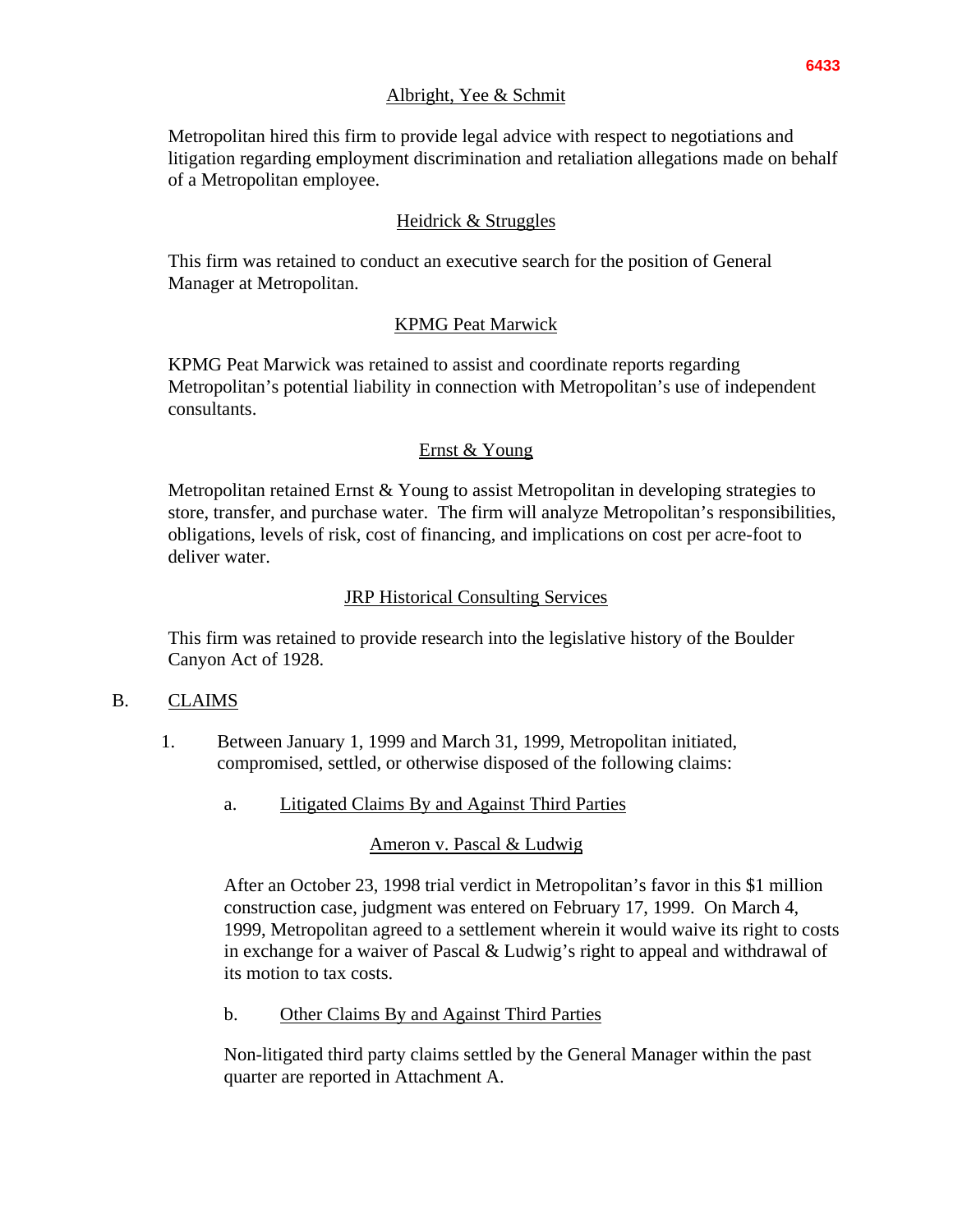#### c. Workers' Compensation Matters

The workers' compensation claims settled by the General Manager within the past quarter are reported in Attachment B.

# d. SB 90 Claims

During the past quarter, Metropolitan did not submit any SB 90 claims for reimbursement for state-mandated costs.

2. Claims that were declared uncollectible by the General Manager within the past quarter are reported in Attachment C.

TD

**Attachment 6433A**

**Attachment 6433B**

**Attachment 6433C**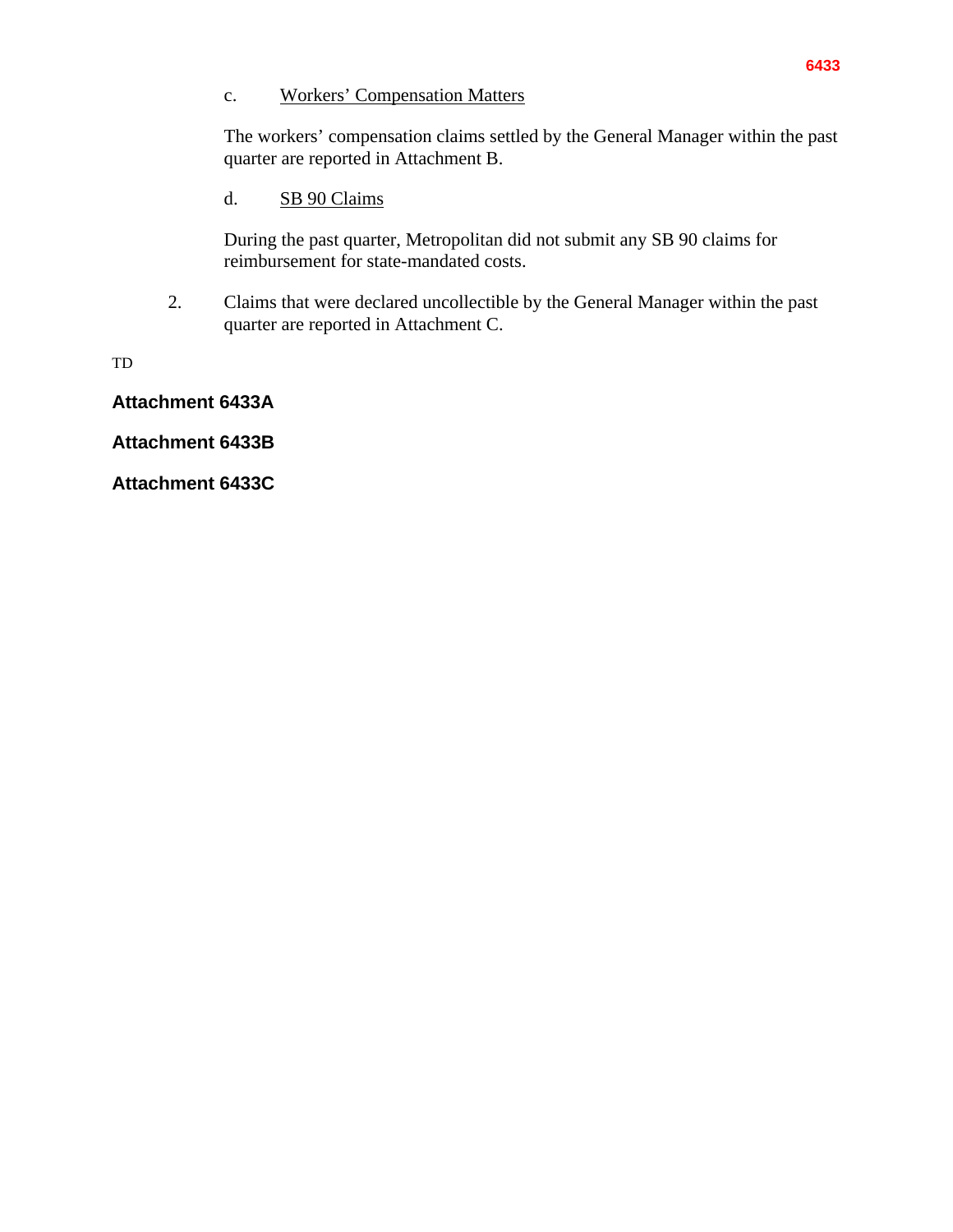#### **Attachment 6433A**

# Claims Against Metropolitan During the Period of January 1, 1999 - March 31, 1999

| <b>Claimant</b>       | <b>Control No.</b> | <b>Amount of</b><br><b>Settlement</b> | <b>Incident Description</b>                                                                                                             | <b>Basis for Resolution</b>                                                                                                                                              |
|-----------------------|--------------------|---------------------------------------|-----------------------------------------------------------------------------------------------------------------------------------------|--------------------------------------------------------------------------------------------------------------------------------------------------------------------------|
| D. Frye               | 98-1019-0198       | \$376.34                              | On 08/26/98, a third party vehicle<br>ran over a District manhole cover<br>which was too far above the roadway<br>damaging the vehicle. | The third party's property damage claim was<br>settled based upon an evaluation of the<br>vehicle damage.                                                                |
| TravCal/L. Perez      | 98-1001-0165       | \$973.60                              | On 10/01/98, a District driver rear-<br>ended the third party vehicle.                                                                  | The third party insurance carrier's<br>subrogation claim for property damage was<br>settled based upon an evaluation of the<br>property damage and repair documentation. |
| D. Vasquez            | 98-1130-0272       | \$2,418.42                            | On 11/30/98, a District driver made<br>an unsafe lane change and collided<br>with the third party vehicle.                              | The third party's property damage claim was<br>settled based upon an evaluation of the<br>vehicle damage.                                                                |
| Auto Club/J. Pompa    | 97-1216-0271       | \$3,644.43                            | On 12/16/97, a District driver failed<br>to yield and collided with the third<br>party vehicle.                                         | The third party's property damage claim was<br>settled based upon an evaluation of the<br>repair costs.                                                                  |
| J. Manriquez          | 97-0114-0304       | \$2,500.00                            | On 01/14/98, a District driver made<br>an unsafe passing movement and<br>collided with the third party vehicle.                         | The third party's property damage claim was<br>settled based upon shared liability for the<br>accident.                                                                  |
| <b>Beverly Kellum</b> | 99-0204-0381       | \$529.50                              | On 02/01/99, a District driver backed<br>into the third party's parked and<br>unoccupied vehicle.                                       | The third party's property damage claim<br>was settled based upon the accident facts,<br>property damage, and repair estimates.                                          |
| <b>VPSI</b>           | 98-0929-0156       | \$802.63                              | On 09/29/98, a District driver rear-<br>ended the third party vehicle.                                                                  | The third party's property damage claim<br>was settled based upon an evaluation of the<br>accident facts, property damage, and repair<br>documentation.                  |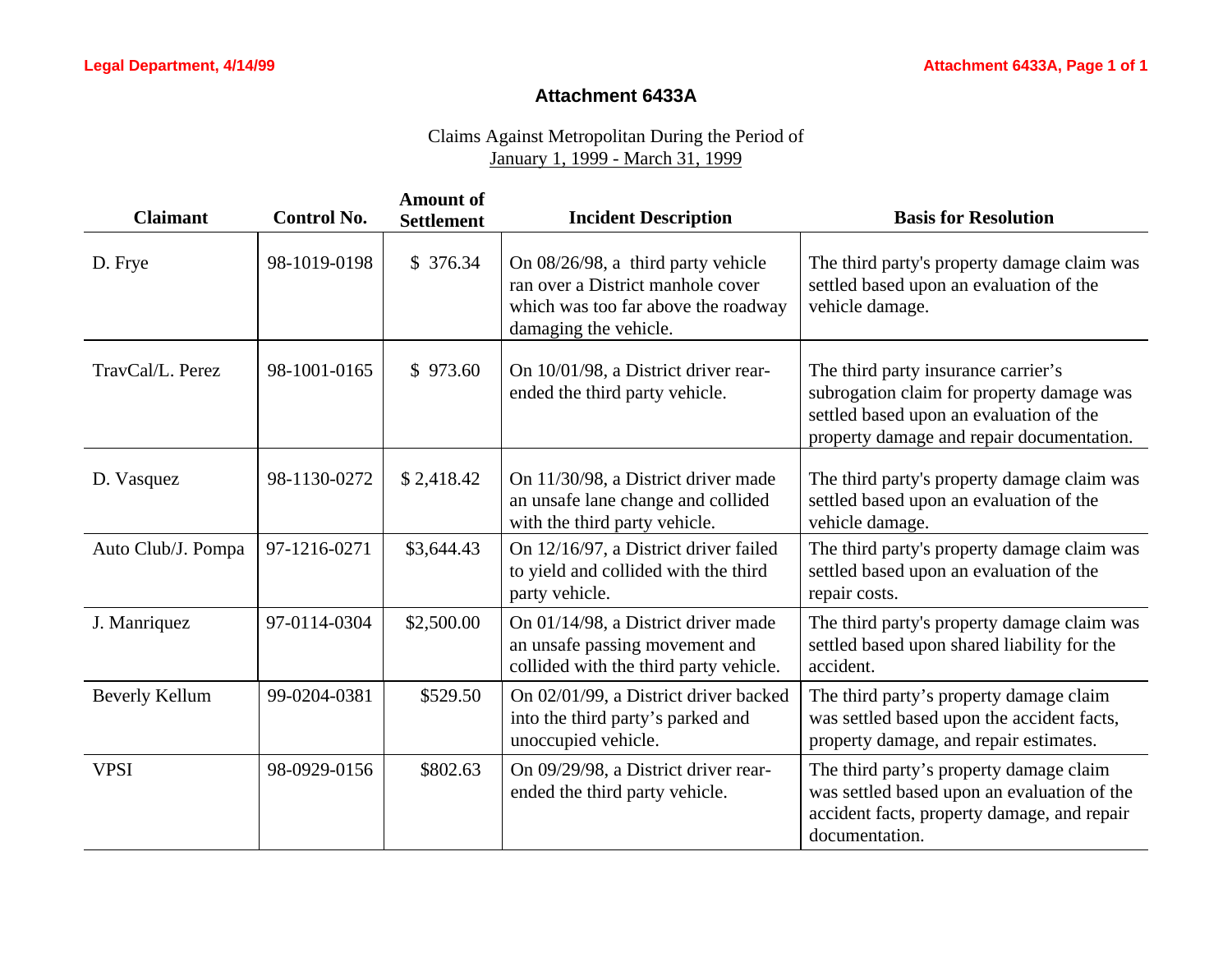#### **Attachment 6433B**

### Workers' Compensation Matters Resolved During the Period of January 1, 1999 - March 31, 1999

| <b>Classification</b>           | <b>Control No.</b>           | Date of<br><b>Injury</b> | <b>Amount of</b><br><b>Settlement</b> | <b>Nature of Injury</b>   | <b>Basis for Settlement</b>                                                                        |
|---------------------------------|------------------------------|--------------------------|---------------------------------------|---------------------------|----------------------------------------------------------------------------------------------------|
| Cook                            | 96-0222-0337                 | 2/21/96                  | \$3,990.00                            | Right knee                | Stipulated Findings & Award<br>based on Qualified Medical<br>Evaluator's report.                   |
| Maintenance<br>Mechanic         | 94-0802-0049<br>97-1007-0140 | 8/1/94<br>10/7/97        | \$3,990.00                            | Right ankle               | Stipulated Findings & Award<br>based on treating physician's<br>report.                            |
| Maintenance<br>Mechanic         | 97-0424-0429                 | 4/24/97                  | \$8,680.00                            | Right foot                | Stipulated Findings & Award<br>based on treating physician's<br>report.                            |
| Maintenance<br>Mechanic         | 97-1230-0288                 | 12/30/97                 | \$5,355.00                            | Right knee                | Stipulated Findings & Award<br>based on treating physician's<br>report.                            |
| Senior<br>Programmer<br>Analyst | 97-0331-0380                 | $11/28/93$ -<br>11/28/96 | <b>Take Nothing</b>                   | Psyche, severe depression | Findings & Award, Opinion on<br>Decision and Minutes of Hearing<br>of Workers' Compensation Judge. |